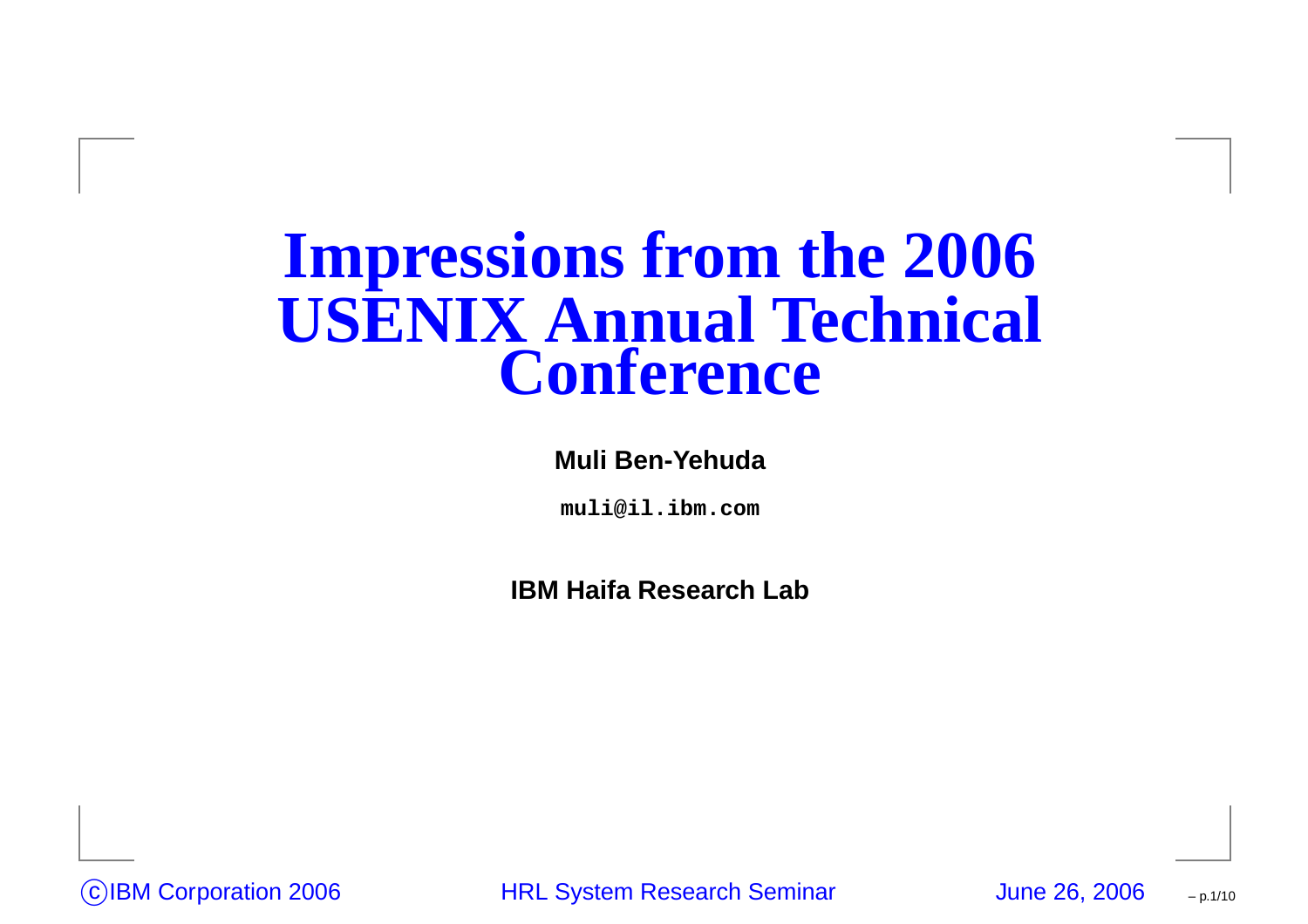# **Summary**

USENIX '06: USENIX Annual Technical Conference

- May 30-June 3, 2006, Boston, MA, USA.
- Held in conjunction with FAST-OS PI Meeting and Workshop

[http://www](http://www.usenix.org/events/usenix06/tech/).[usenix](http://www.usenix.org/events/usenix06/tech/).[org/events/usenix06/t](http://www.usenix.org/events/usenix06/tech/)ech/

- About 700 attendees
- 194 paper submissions, 36 acceptances
- 3 tracks: Systems Practice and Experience Refereed Papers, Invited Talks, Guru Is In Sessions
- Atul Adya, Microsoft and Erich Nahum, IBM T.J. Watson Research Center, Program Co-Chairs
- USENIX '07 will be June 17-22, Santa Clara, CA.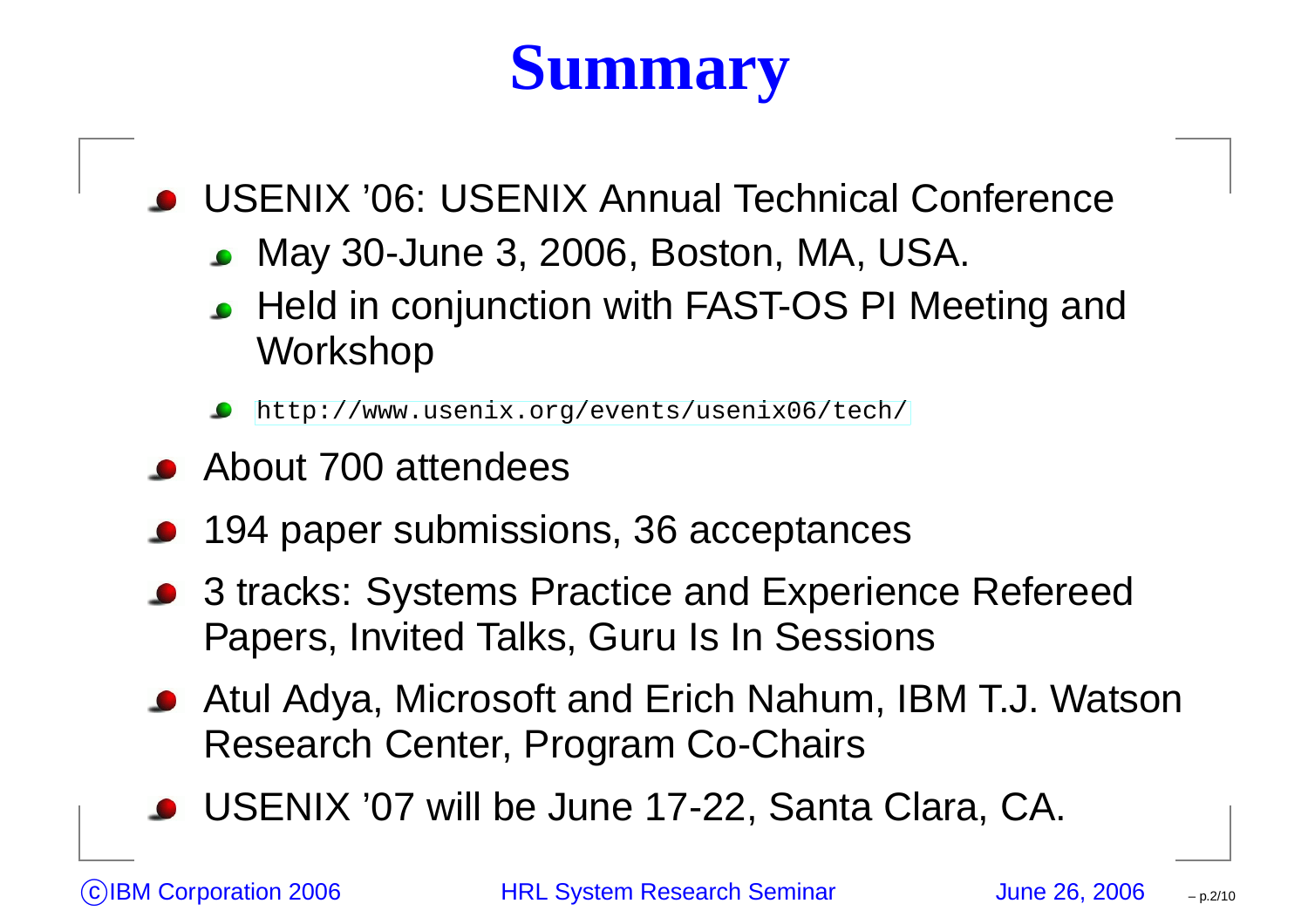#### **Optimizing Network Virtualization in Xen**

- Aravind Menon, EPFL; Alan L. Cox, Rice University; Willy Zwaenepoel, EPFL
- Retains the usual dom0/domU split (no direct access)
- Redefine the virtual network interfaces to incorporate high-level network offload features (even if HW does not support) — checksum offload, S/G IO, TCP segmentation offload
- Optimize data transfer path no page flipping on tx, replace flipping by copying on rx
- Utilize superpages and and global page mappings.
- Overall improvement in transmit performance of guest domains by <sup>a</sup> factor of 4.4!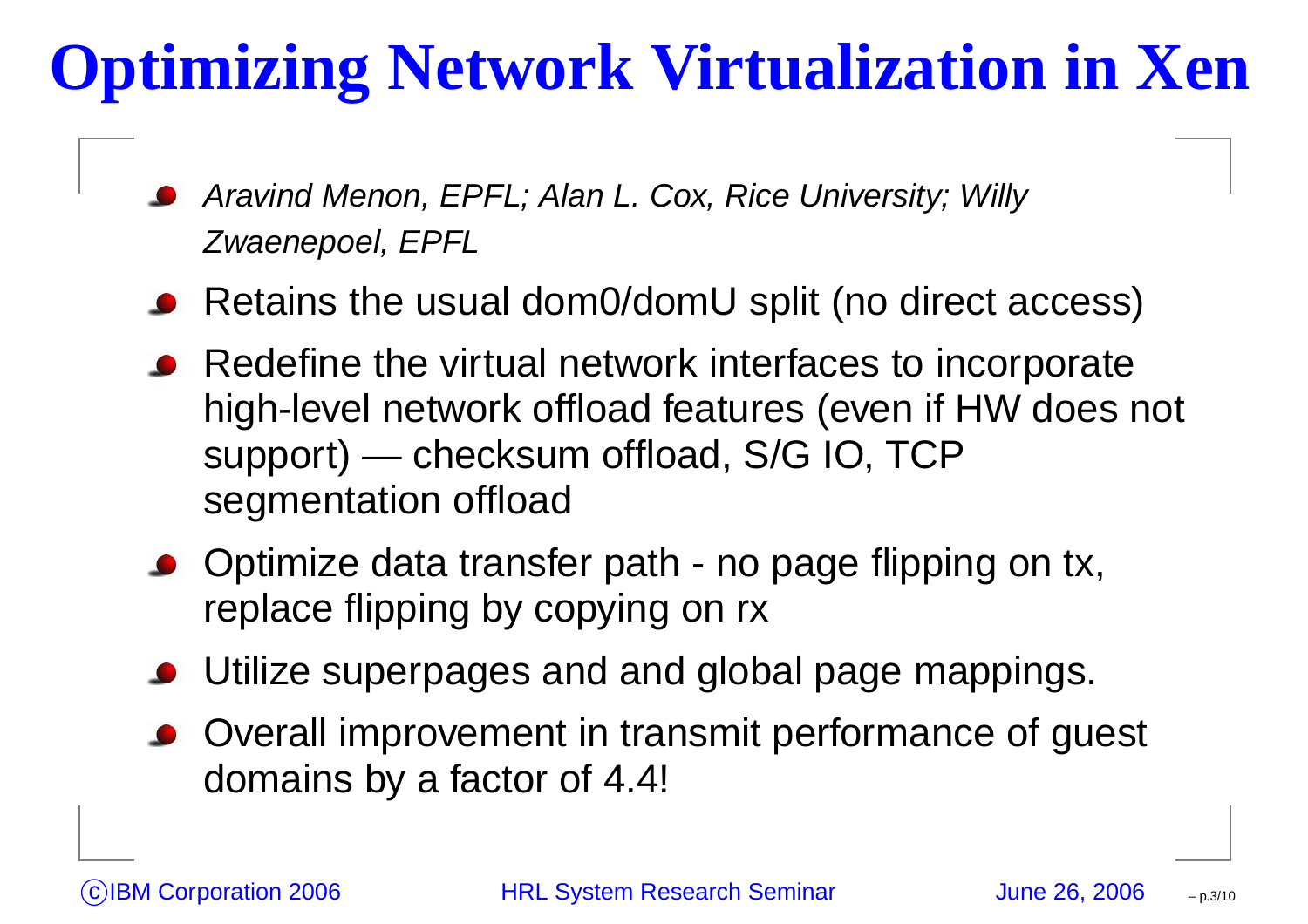# **High Performance VM-Bypass IO in VMs**

- Jiuxing Liu, IBM Watson; Wei Huang, Ohio State; Bulent Abali, IBM Watson, Dhabaleswar K. Panda, Ohio State
- Direct hardware access for faster and more efficient IOfrom virtual machines, utilizing IB hardware, including direct userspace access.
- Nearly the same raw performance as InfiniBand running in a non-virtualized environment.
- Frontend/Backend drivers for Xen/dom0 control over privileged operations, data path operations carried out directly against the adapter.
- Source code available:

[http://xenbits](http://xenbits.xensource.com/ext/xen-smartio.hg).[xensource](http://xenbits.xensource.com/ext/xen-smartio.hg).[com/ext/xen](http://xenbits.xensource.com/ext/xen-smartio.hg)-[smarti](http://xenbits.xensource.com/ext/xen-smartio.hg)o.hg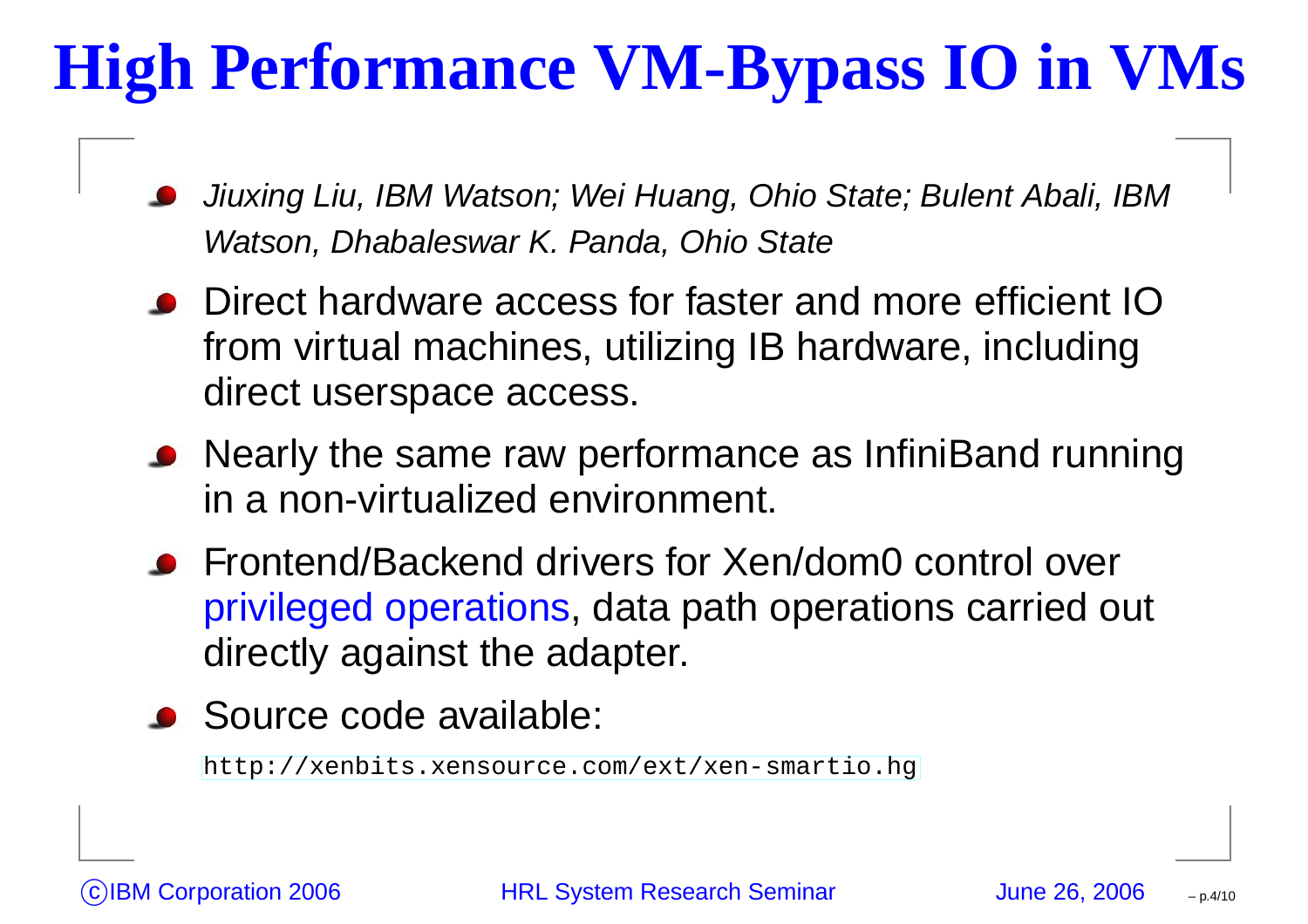#### **Panel: Universities and Industry**

- "Is University Systems Teaching and Research Relevant to Industry?"
- Moderator: Gernot Heiser Andy Tanenbaum, Orran Krieger, Margo Seltzer, Sun, Intel Research, HP Labs, others?
- Answer is not obvious at all. . .
- Universities should be teaching students to think, not to work in industry – which they don't
- Are Open Source and Linux alternative education sources?
- Universities in funding crunch, running after the money too much influence by industry on curriculum (industry agreed)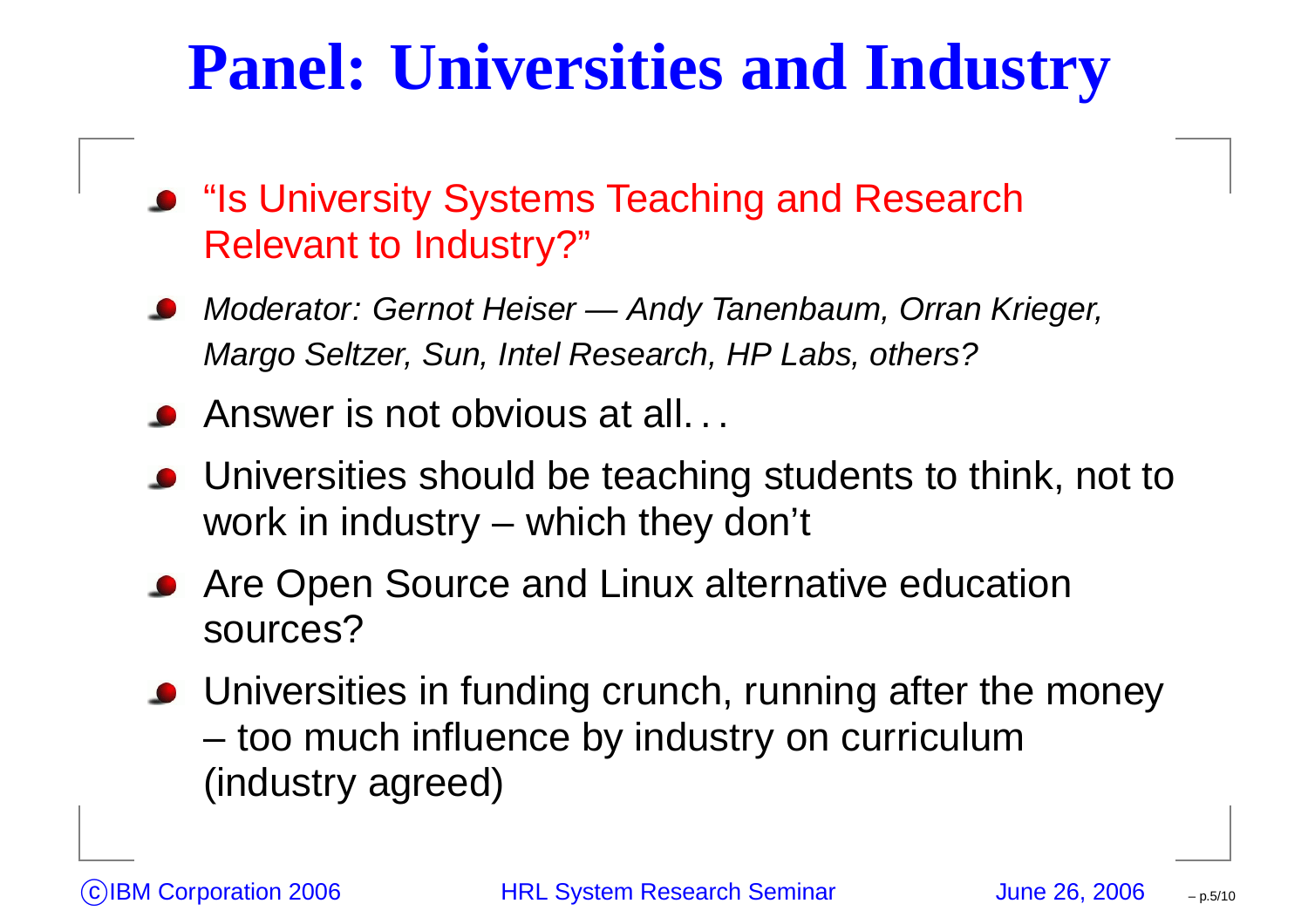#### **Invited Talk: Gold and Fool's Gold**

- Successes, Failures, and Futures in Systems Research
- Butler Lampson, Microsoft Research
- Failure: we didn't invent the web! old, wasteful, flaky and doesn't scale. . .
- Catastrophe mode write software that expects to fail and handles it gracefully
- Conclusions for Engineers:
	- Understand Moore's law
	- Aim for mass markets Computers are everywhere
	- Learn how to deal with uncertainty
	- Learn how to avoid catastrophe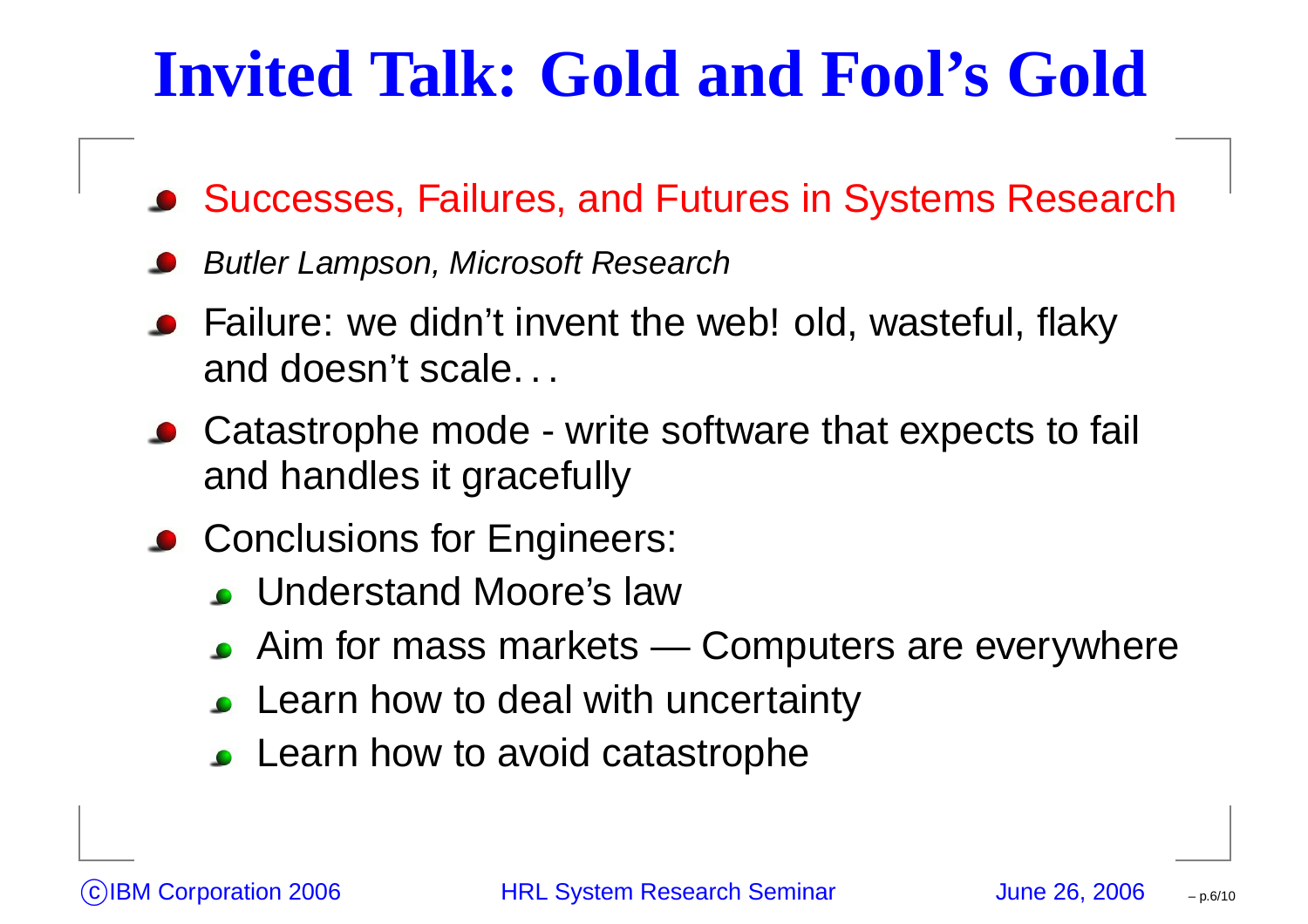## **Invited Talk: Pixar Technology**

- Why Mr. Incredible and Buzz Lightyear Need Better Tools: Pixar and Software Development
- Greg Brandeau, VP of Technology, Pixar Animation Studios
- "Cars" rendered on a cluster of x86-64 machines running Linux (Fedora Core)
- Moved to x86-64 to break the 4GB wall
- Using Linux because it's the best they have, but it's by no means good enough
- Development tools are awful gdb was someone's MSc thesis 20 years ago — can we have dtrace for Linux please?
- Perfectly happy to pay for improvements, but can't find anyone to do it

IBM Corporation 2006 **HRL System Research Seminar** June 26, 2006

– p.7/10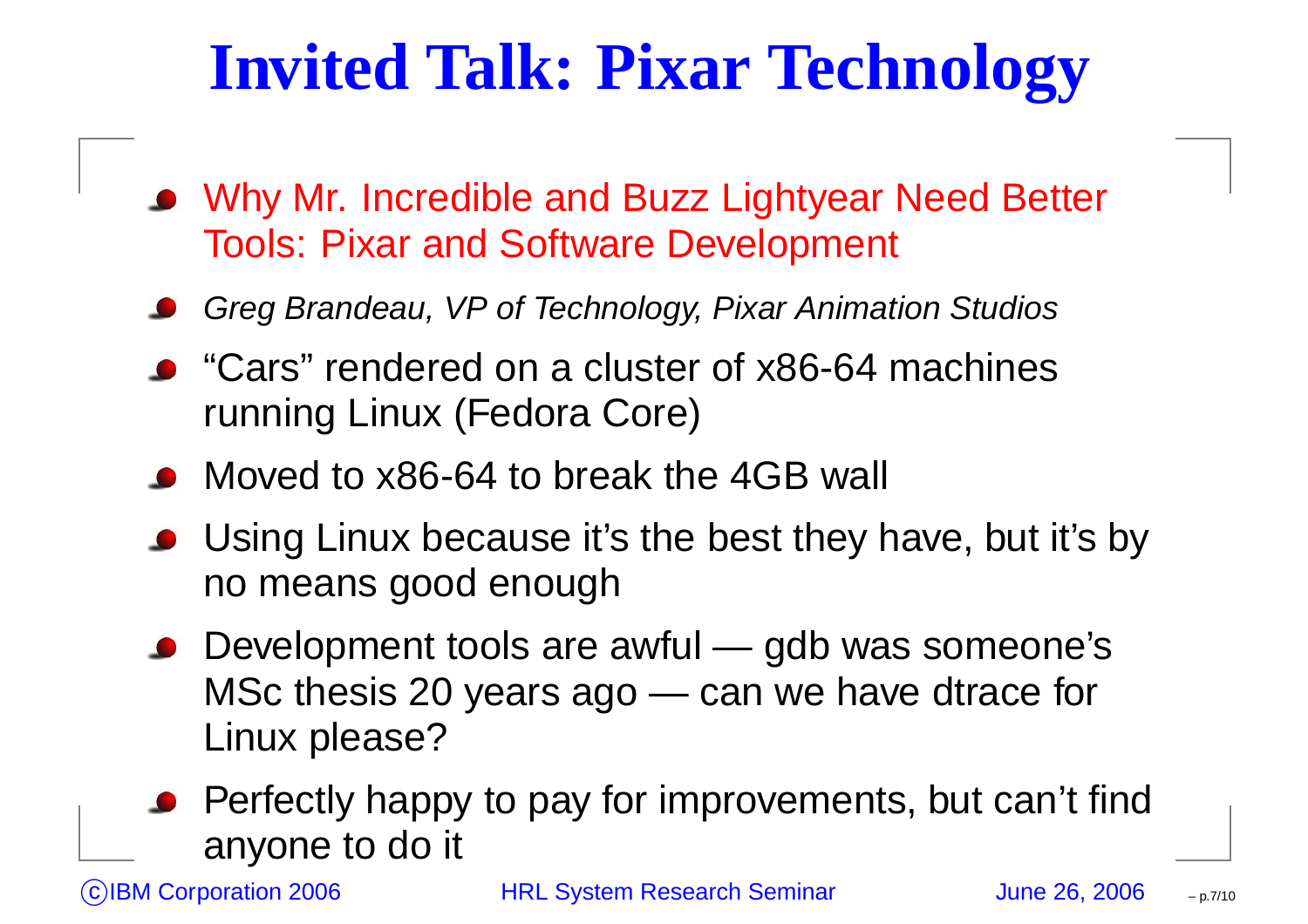# **Replay Debugging for Distributed Apps**

- Dennis Geels, Gautam Altekar, Scott Shenker, and Ion Stoica, University of California, Berkeley
- **I** liblog is new lightweight replay and debugging tool for distributed C/C++ applications
- **ILIMUM** 1 iblog logs and replays deterministically the execution of distributed applications
- Consistent replay of arbitrary subsets of nodes
- Mixed environment of logging and non-logging processes
- No hardware of kernel patches needed LD PRELOAD based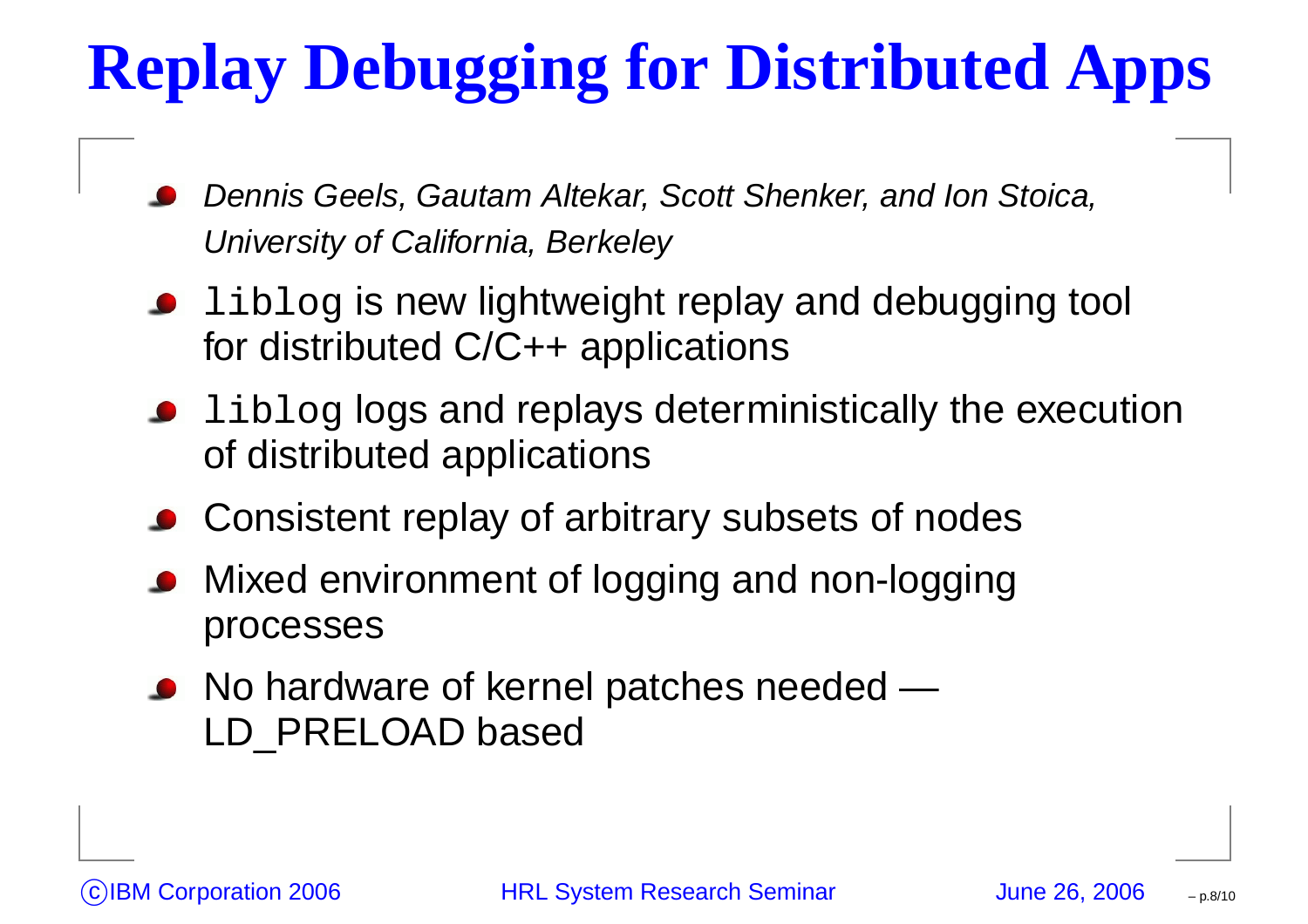#### **Runtime Hardware Reconfiguration**

- System- and Application-level Support for Runtime Hardware Reconfiguration on SoC Platforms
- Dimitris Syrivelis and Spyros Lalis, University of Thessaly, Hellas
- Enable programs running on <sup>a</sup> reconfigurable SoC to modify the underlying FPGA at runtime
- Applications may request he addition and/or removal of softcore devices at any point in time
- System reconfiguration via <sup>a</sup> fast suspend-resume mechanism — entire FPGA is reconfigured, including softcore CPU!
- Reconfiguration is transparent to the application; device drivers deal with the disappearing and reappearing devices